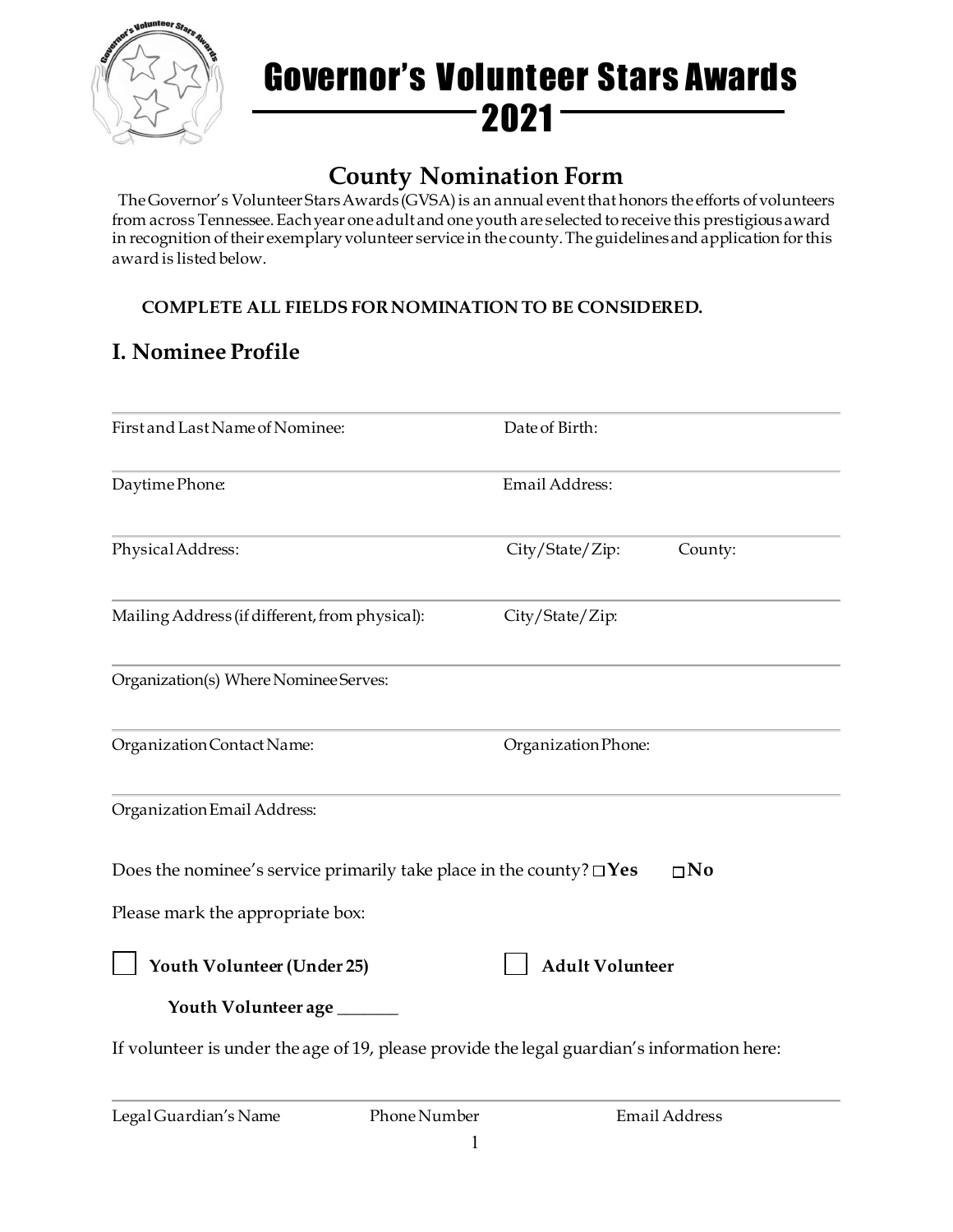

# Governor's Volunteer Stars Awards  $2021 -$

## **II. Nominator Profile**

| Full/Legal Name of Nominator:                         | Company/Organization     |  |
|-------------------------------------------------------|--------------------------|--|
| Daytime Phone:                                        | Other Phone:             |  |
| Address:                                              | City/State/Zip:          |  |
| Email Address:                                        | Relationship to Nominee: |  |
| How did you hear about the County's Volunteer Awards? |                          |  |

 $\Box$  Newspaper  $\Box$  website  $\Box$  volunteer activity  $\Box$  friend  $\Box$  other

### **III. Photograph**

Please submit at least one photograph of the nominee.

### **IV. Additional Photograph**

Please feel free to include 1-2 additional photographs that reflects the nominee's service.

### **V. Nomination Narrative**

Please explain why your nominee should be considered for a Governor's Volunteer Star. **The narrative must answer the following questions:**

- 1. What organization(s) does the nominee serve with?
- 2. How long has the nominee completed volunteer activity with the organization(s)?
- 3. What type of service does the nominee perform?
- 4. What makes the nominee's volunteer service unique and/or creative?
- 5. What is the extent to which the nominee's service goes above the call of duty?
- 6. How does their service address or solve a local community need?
- 7. What is the degree to which their services/actions have made a lasting contribution or meaningful impact on their community?
- 8. What sets the nominee apart in terms of their character and/or commitment to the community?

Please make sure that your narrative is no more than **400** words. You can write your narrative below.